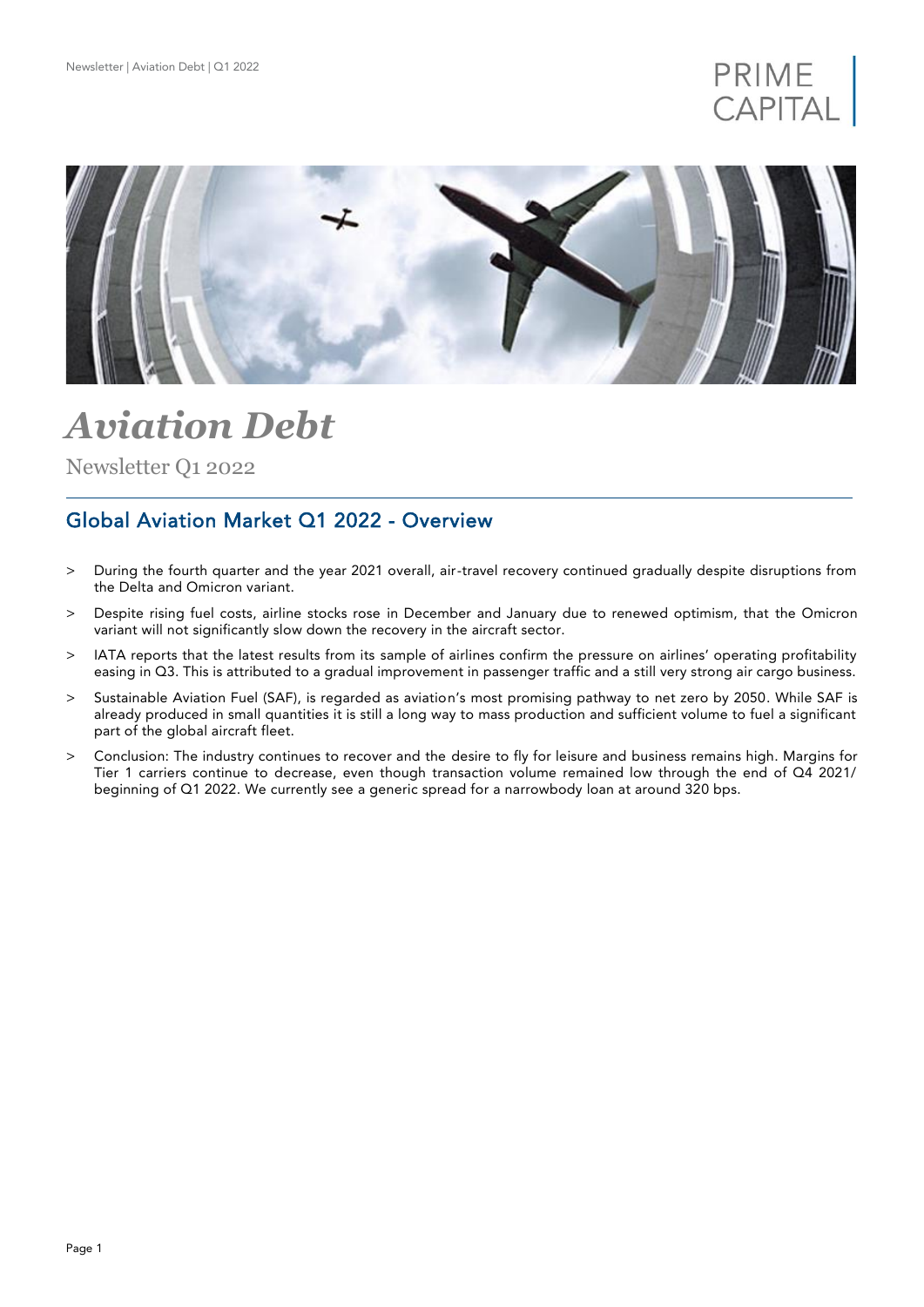### Aviation Debt – Market Summary

During the fourth quarter and the year 2021 overall, airtravel recovery continued gradually despite disruptions from the Delta and Omicron variant. In the absence of Omicron, results would have probably been even stronger and bookings for near-future travel less impacted during the last quarter of 2021. Despite the considerable improvement in air travel compared to 2020 thanks to ongoing vaccination progress and testing efficiency lifting certain international markets and domestic lockdowns, 2021 remained challenging for the airline industry. Next to new variants such as Delta and Omicron leading to travel restrictions, airlines are facing sharply increased fuel costs that surged by +68% YoY as well as a soaring inflation leading to rising labour costs and prices for consumers plus a risk of higher interest rates in the coming year. However, as the new Omicron variant seems to lead to less severe symptoms and hospitalization ratios per case falling in most countries, air travel is expected to recover further. It is expected that the traditionally weak months of January and February will be potentially even weaker due to ongoing travel restrictions. However, with potential further easing of travel restrictions for the traditionally stronger Q2 and Q3, higher demand for international and domestic air travel is expected.

### Financing Terms

The last quarter of 2021 has marked one of the busiest quarters within the last three years in terms of lessor capital markets activity. It has to be noted though that the majority of volume is attributed to AerCaps issuance of USD 21 bln, in order to fund the Gecas acquisition. According to Ishka an additional USD 3.5 bln have been raised, including GTLK ICBC and Castlelake. Coupons range from 0.73% to 4.35%. The coupon varies due to issuer rating, maturity and leasing company.

Airlines have been busy as well issuing new debt during Q4 2021 with a volume of  $\sim$  USD 12 bln. This is slightly less than in the previous quarter. However, total debt issuance by airlines in 2021 was also the largest in the past three years.

Spreads for top tier airlines have further decreased to just above 1% given a lot of market participants focus on top credits. LTV's slowly crept up to levels above 70%, while there still remains a distinction between more liquid and less liquid aircrafts types. The latter still have LTV's below 70% and sometimes as low as 50% for out-of-favour widebody aircrafts. Also balloon structures have become more popular again with increasing balloon sizes, as some investors are looking for additional premium, while still benefitting from the overall deleveraging of the deal through the amortizing tranche.



**PRIME** 

**CAPITAL** 

Figure 1, Source: Prime Capital Research

### Airline Equity Market

IATA reports that the latest results from its sample of airlines confirm the pressure on airlines' operating profitability easing in Q3. This is attributed to a gradual improvement in passenger traffic and a still very strong air cargo business. According to IATA the industry-wide operating loss reduced to 2.6% of revenues over the July/September period, compared with a 13.6% loss in Q2. Looking at the different regions the EBIT margin improved the most in Europe where airlines benefitted from recovering air travel demand on intra-European routes. The European figure rose from -30% to 3% between Q2 and Q3. The improvement was smaller in North America where the Delta variant's spread delayed the air travel recovery. Asia Pacific region shows the weakest operating result in aggregate (-20% of revenues), notably due to still very restricted international travel to, from, and within the region. IATA states that some of the North American airlines improved their revenue forecast for Q4, stating that travel demand remained robust during the holiday season despite Omicron disruptions. However, at the same time it is expected that cost pressure continues to rise.



Figure 2, Source: Bloomberg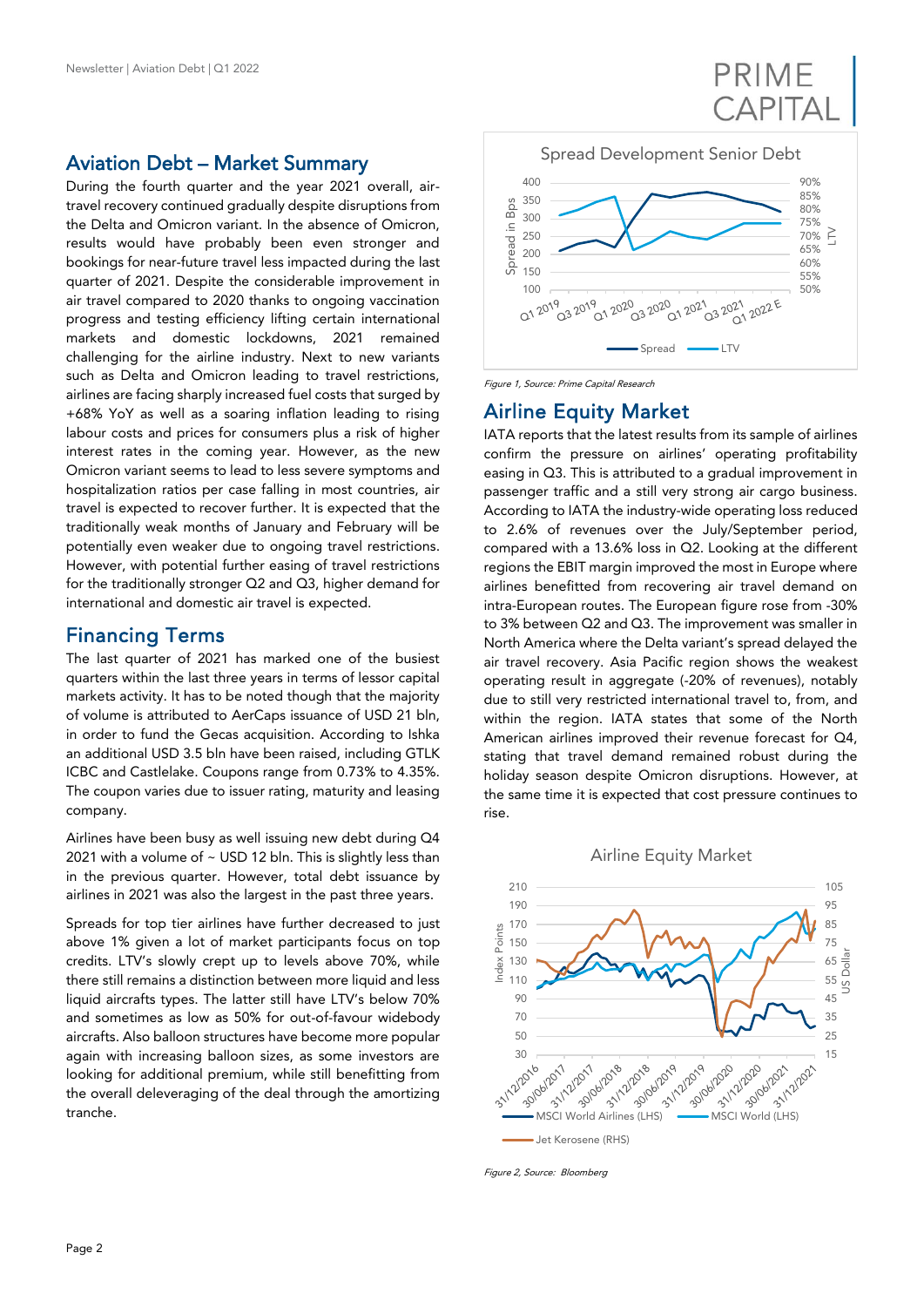

Jet fuel and Brent crude oil prices bounced back in January 2022, with the former currently at the highest level since late 2018. As with airline stocks, the slight price recovery in December has been driven by rising optimism about the short-lived impact of the Omicron variant on global economic activity, including fuel demand.

# Commercial Aviation



Figure 3, Source: IATA

According to IATA, industry-wide revenue passengerkilometres (RPKs), an indicator of global passenger demand, in December 2021 were -45% below pre-crisis levels compared to December 2019, while available seatkilometres (ASKs) recorded a -38% decline compared to 2019. For the total year 2021 RPKs remained -58% and ASKs -49% below 2019 levels. Although RPKs and ASKs still remain subdued compared to 2019, they show a steady recovery trend compared to previous months and especially compared to December 2020 (+80% YoY and +46% YoY respectively). The overall recovery in 2021 was led by domestic markets such as the U.S. (-24% behind 2019 levels in RPK terms), China (-24% behind 2019 levels), Brazil (-27% behind 2019 levels) or Russia (+24% ahead of 2019 levels), coupled with robust global cargo demand. As companies were facing global port congestion and production delays at overseas manufacturing sites, they opted to move goods by air to keep their supply chains on schedule. Recovery in international travel stagnated throughout the first half of 2021 but improved gradually based on the reopening of some short-haul markets such as Europe thanks to the EU vaccine passport and the reopening of the transatlantic market. Inter-Asia traffic however did not fare as well given more widespread travel restrictions imposed by regional governments with such market still being -67% below 2019.

### All eyes on SAF

Experts agree, aviation might be one of the hardest industries to decarbonise. Hence the current focus is on transitioning the industry into lower carbon emissions. In its pledge to net zero by 2050 IATA considers different aspects of carbon reducing initiatives, the most prominent being

Sustainable Aviation Fuel (SAF). In its forecast for a path to net zero the organisation assumes, that by 2050 65% of the fuel required, will be made up of SAF.

Given the great importance attributed to SAF it is worth taking a closer look on where currently technology stands, its capacity and how realistic the current goal is from today's point of view.

The World Economic Forum (WEF) has identified four different pathways, which mostly rely on waste and feedstock, except for Power-to-Liquid, which uses captured carbon to produce SAF. Of those four technologies only one is currently in production, while the rest is currently only produced in pilot sites. The WEF estimates that globally there are 17 sites producing SAF with 80 additional planned according to ICAO. In theory these should be capable to produce the required volume by 2050.

One of the issues the aviation sector faces, is that it is not the only sector requiring sustainable fuel and it will compete with capacity at the production sites with other sectors. The current technology has the highest output in terms of input of raw material however given it relies mostly on waste oils, the supply of feedstock is limited. The other three pathways/ technologies face much better supply in terms of feedstock. However, they have a much lower yield in term of output. Aircraft Leasing Ireland (ALI) points out that given that feedstock is generally dispersed. It is expected that only 50% of total feedstock will be available for SAF production.

At this point in time SAF is still significantly more expensive than jet fuel but is expected to be more affordable with increased production capacity. On the other hand the available feedstock, which has currently no costs attached is likely to form a market as it becomes a more sought after resource.

At the moment, energy companies focus on producing fuel which has better margin and lower capital expenditures to produce, like renewable diesel fuel. ALI expects as these fuels are replaced in the mid-term, this will shift more focus and resources toward SAF. So far the ecosystem required is not in place yet and hence and is in some areas lacking investment and resources.

In the end several factors need to come together to push decarbonisation of the aviation sector forward, with SAF being a critical element of this path, as alternative propulsion like electric or hydrogen offer no mid-term solutions. Hence the progress will depend on investments in production capacity and infrastructure as well as the willingness of the consumer to accept a premium for "greener" travel. According to ALI more than 70 airlines have already committed to SAF usage until 2030 and over 50% globally to achieve net zero by 2050. It seems that still firmer commitment is required in the form of offtake agreements by airlines to justify further investments.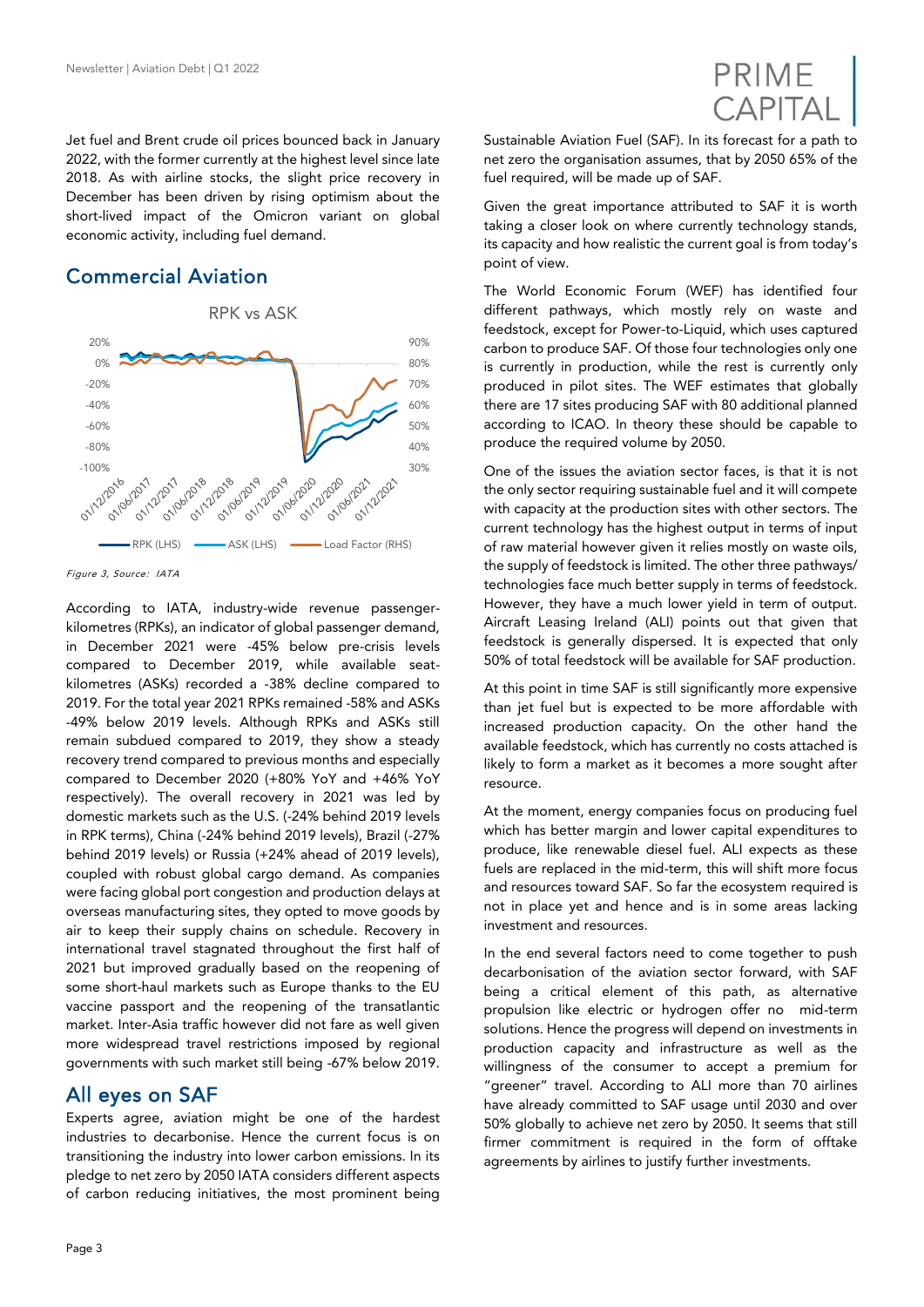

#### About Prime Capital's Private Debt Team

Our aviation team, which has been active in the Aviation Debt market for many years, has already carried out transactions of more than USD 1bn. The Private Debt Team additionally invests in Commercial Real Estate, Infrastructure Debt and Corporate Lending. We expect significant further asset growth in these areas, while providing satisfactory risk adjusted returns to our largely institutional investors.

Further information about Prime Capital AG can be found on the web site [www.primecapital-ag.com](http://www.primecapital-ag.com/)

Contact:



Julius Hünnemeyer, CFA Executive Director Private Debt

Prime Capital – Portfolio Management Private Debt [impd@primecapital-ag.com](mailto:impd@primecapital-ag.com)

Further information about Prime Capital AG can be found on the web site [www.primecapital-ag.com](http://www.primecapital-ag.com/)